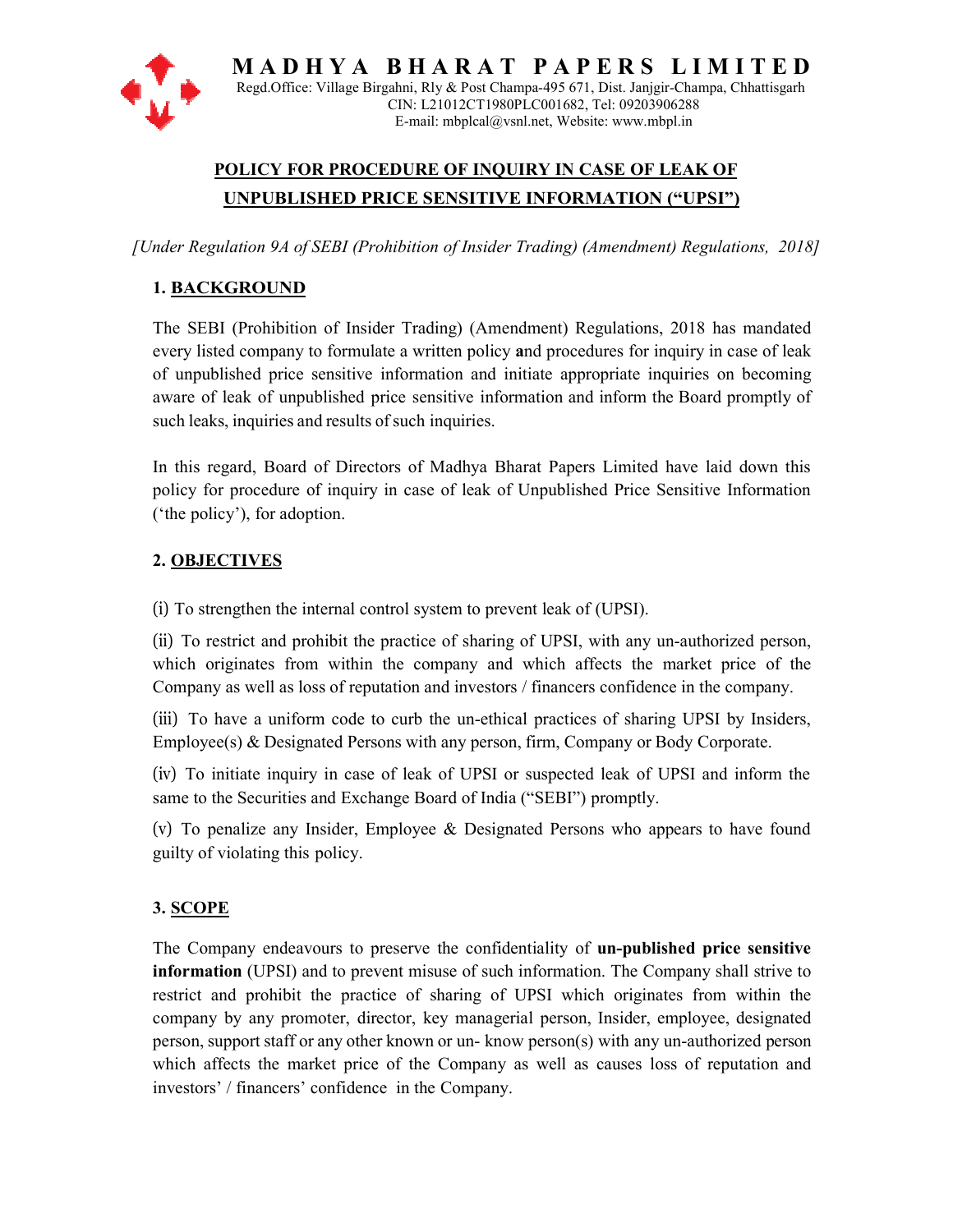#### **4. DEFINITIONS**

- (i) Chief Investor Relation Officer ("CIO") shall mean the Compliance Officer of the Company appointed by the Board of Director under Securities and Exchange Board India (Listing Obligations and Disclosure Requirements) Regulations, 2015
- (ii) Leak of UPSI shall mean communication of information which is UPSI by any Insider, Employee & Designated Persons or any other known or unknown person to any person other than a person(s) authorized by the Board after following the due process prescribed in this behalf in the Code of Practices Fair Disclosure of the Company and /or under SEBI (Listing Obligations and Disclosure Requirements) Regulations, 2015 and/or SEBI (Prohibition of Insider Trading) Regulations, 2015 and any amendment, reamendment or re-enactment thereto.
- (iii) Un-published Price Sensitive Information ("UPSI") shall mean any information, relating to a company or its securities, directly or indirectly, that is not generally available which upon becoming generally available, is likely to materially affect the price of the securities and shall, ordinarily include but not restricted to, information relating to the following:
	- a) Periodical financial results of the Company;
	- b) Intended declaration of dividends (Interim and Final);
	- c) Change in capital structure i.e. Issue of securities, buy back of securities or any forfeiture of shares or change in market lot of the Company's shares;
	- d) Mergers, De-mergers, Amalgamation, Acquisitions, De-listing of Securities, Scheme of Arrangement or Takeover, disposals, spin off or selling division of whole or substantially whole of the undertaking and expansion of business and such other transactions;
	- e) Any major expansion plans or execution of new projects or any significant changes in policies, plans or operations of the Company;
	- f) Changes in key managerial personnel; and
	- g) Any other matter as may be prescribed under the Listing Regulations and/or Corporate Law to be price sensitive, from time to time.

## **5. DUTIES OF CHIEF INVESTOR RELATIONS OFFICER**

The CIO shall be responsible to:

- (i) Oversee the Compliance of this policy.
- (ii) Report the incident of actual or suspected leak of UPSI to the Securities and Exchange Board of India.
- (iii) Intimate the incident of actual or suspected leak of UPSI to the Stock Exchanges.
- (iv) To co-ordinate with and disclose the relevant facts of the incident of actual or suspected leak of UPSI to the Enquiry committee.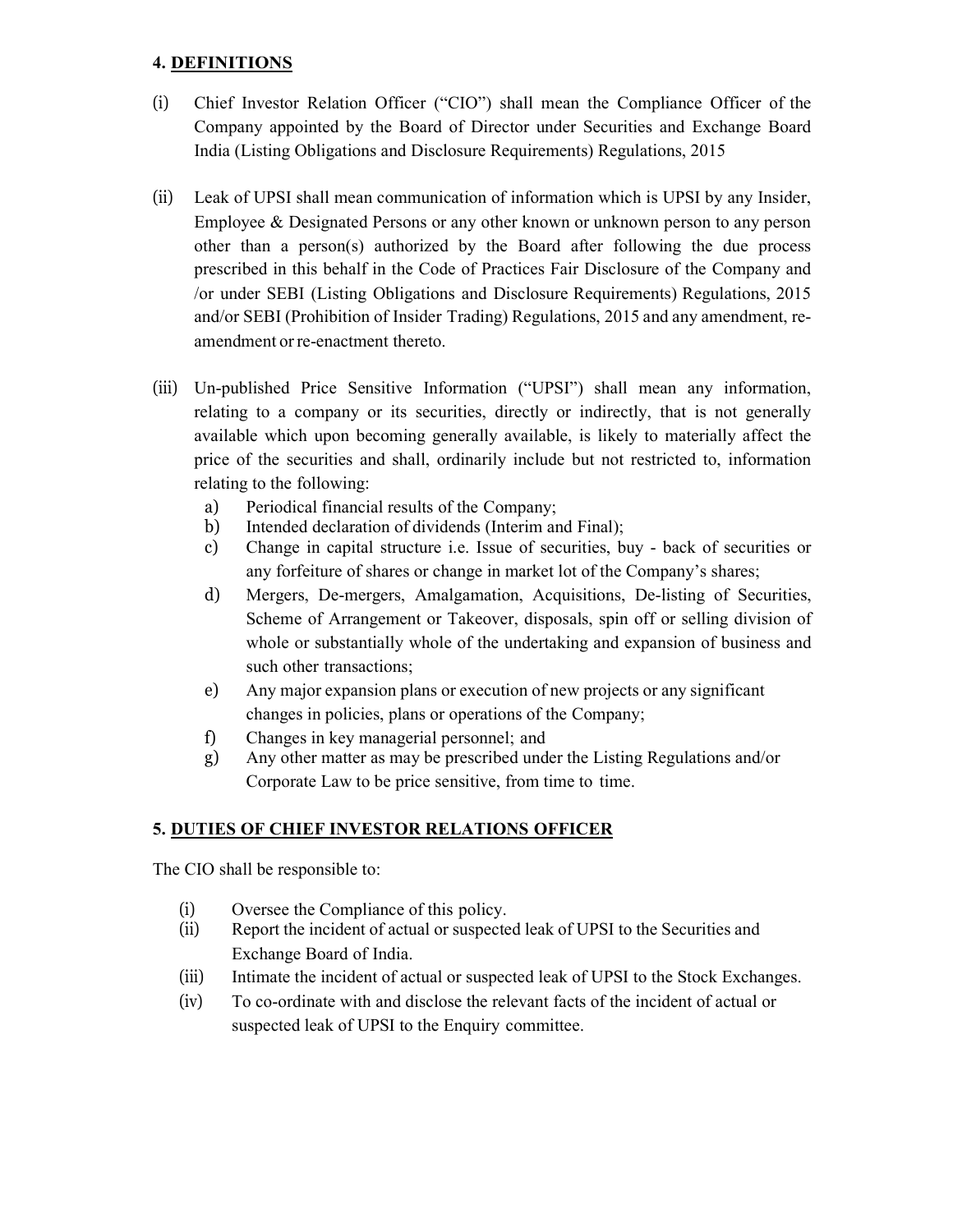# **6. DISCLOSURE OF ACTUAL OR SUSPECTED LEAK OF UPSI TO STOCK EXCHANGES**

On becoming aware of actual or suspected leak of Unpublished Price Sensitive Information of the Company, the CIO shall ensure that, the same shall be promptly intimated to the Stock Exchanges on which the securities of the Company are listed.

#### **7. REPORT OF ACTUAL OR SUSPECTED LEAK OF UPSI TO SEBI**

On becoming aware of actual or suspected leak of Unpublished Price Sensitive Information of the Company, the CIO shall ensure that a report on such actual or suspected leak of UPSI, preliminary enquiry thereon and report thereof shall be promptly made available to the SEBI and stock exchanges.

#### **8. CONSTITUTION OF ENQUIRY COMMITTEE**

The Board of Directors shall constitute a committee to be called as "Enquiry Committee". The Enquiry Committee shall consist of minimum 3 (three) Members which shall include Managing Director, Chief Financial Officer and Chief Investor Relation Officer and any other officer of the Company as may be mutually decided by the members of the Committee.

## **9. DUTIES OF ENQUIRY COMMITTEE:**

The Enquiry Committee shall be responsible-:

(a) To conduct a preliminary enquiry to ascertain the facts contained in the information or complaint pertaining to actual or suspected leak of UPSI, if any; and

- (b) To authorize any person to collect necessary support material; and
- (c) To decide disciplinary action thereon.

## **10. PROCEDURE FOR ENQUIRY IN CASE OF LEAK OF UPSI:**

On becoming aware of suo moto or otherwise, of actual or suspected leak of Unpublished Price Sensitive Information of the Company by any promoter, director, key managerial person, Insider, employee, designated person, support staff or any other known or un-known person, the CIO after informing the same to the Managing Director or Chief Financial Officer of the Company, shall follow the below mentioned procedure in order to enquire and/or investigate the matter to ensure-:

(a) Preliminary Enquiry:

Preliminary enquiry is a fact-finding exercise. The objective of preliminary enquiry is to ascertain the truth or otherwise of the allegations contained in the information or complaint, if any, and to collect necessary available material in support of the allegations, and thereafter to decide whether there is justification to embark on any disciplinary action.

The Enquiry Committee shall appoint and/or authorize any person(s), as it may deem fit, to initiate/conduct an enquiry to collect the relevant fact, material substances on actual or suspected leak of UPSI.